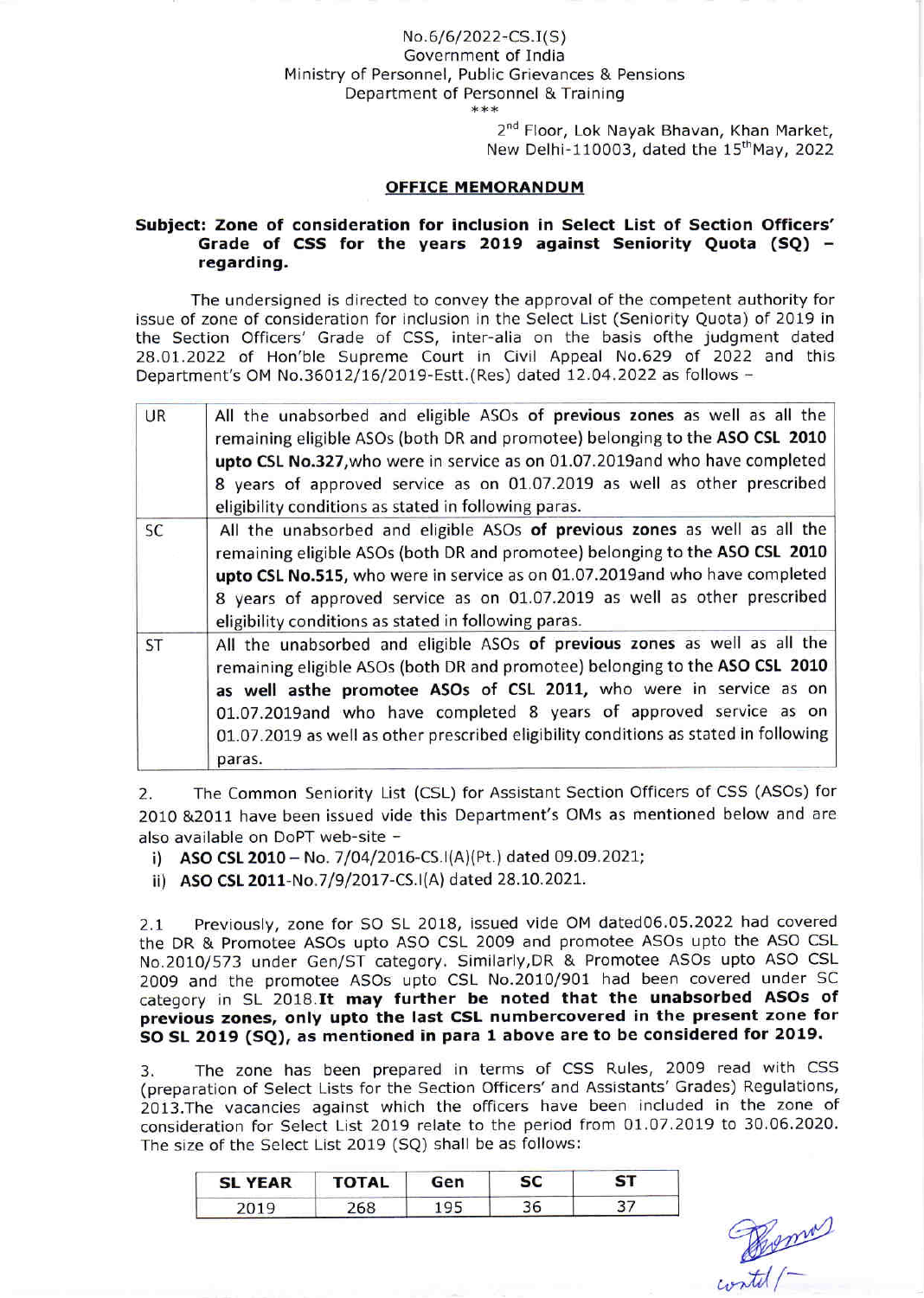4. One of the conditions as per CSS Rules, 2009 and regulations issued there-under<br>for inclusion in the Select List for a particular year is that the officer should have<br>undergone and successfully completed such mandatory

| S.No           | Name of the officer | DOB        | <b>Cadre Unit</b><br>DoP&T |  |
|----------------|---------------------|------------|----------------------------|--|
| Anirban Lahiri |                     | 11.04.1986 |                            |  |

4.1 If the officer has anything to represent against his exclusion from consideration, he may do so, through proper channel, within 15 days from the date of issue of this OM.<br>Any representation received after the due date

5. Any discrepancy with regard todetails of officers falling in the zone as available in the ASO CSLs for 2010& 2011 w.r.t. their seniority, date of birth, place of posting etc., may be intimated to this Department for rec

6. In case any official covered in the zone has left CSS prior to 01.07.2019 (i.e. the crucial date for promotion) for any reason viz. voluntary retirement, resignation, death etc, crucial date for promotion) for any reason viz. voluntary retirement, resignation, death<br>etc, the DPC in respect of them should not be held and the same should also be<br>intimated to CS.I Division.

7. The cadre unit authorities are requested to take immediate action for conducting Assistants' Grades) DPC as per Regulation 5 of CSS (preparation of Select Lists for the Section Officers' and<br>Assistants' Grades) Regulations, 2013 in respect of -

- (i) all the officials included in the zone (including persons retired/expired on or after 7.7.2O19);
- the officials covered in previous zones (upto Select List 2018) in whose cases per DPC DPC recommendations have been kept in sealed cover on earlier occasions as DPC recommendations have been kept in sealed cover on earlier occasions as<br>per DPC guidelines, who were found 'unfit' and those who had refused<br>promotion/were not meeting the eligibility conditions earlier, subject to<br>fulf fulfillment of debarment conditions/lien conditions. ( ii)

7.1 to: The DPCs in respect of the above mentioned officers may be conducted subject

- i) the official concerned being clear from vigilance angle in terms of this<br>Department's O.M. No.22034/4/2012-Estt.(D) dated 02.11.2012 and other<br>relevant\_instructions\_on\_the\_subject; the official concerned being clear from vigilance angle in terms of this
- ii) ensuring that the official meets the minimum qualifying service after deductionof cadre in any non-qualifying service, if applicable, such as period spent outside the any non-qualifying service, if applicable, such as **period spent outside the cadre in another Department on lien** after submitting technical resignation etc in terms of para 2.6 of this Department's OM No.28020/1/2010-Estt  $^{\sf upn}$ .28020/1/2010- Estt. (C) dated requested 17.08.2016 and other extant instruction is referred.Further, Ministries are also requested to kindly note and ensure that this condition is also satisfied in respect of the officers falling in the zone for SO SL 2018 recon 06.05.2022. of the officers falling in the zone for SO SL 2018 recently issued vide Om dated
- the official having successfully completed Level `B' Training or exempted (age<br>58+) in terms of Cadre Trainism Bullion 58+) in terms of Cadre Training Policy 2016. The training status of the officer<br>may be not verified from praining Policy 2016. The training status of the officer may be got verified from service records. Further officers may be granted benefit of exemption in of exemption in terms of CTP only if they have not exhausted the maximum<br>nominations (3 prior to 04.07.16 and 2 w.e.f. 04.07.2016) for Level B Training. iii)

 $\mathcal{L}$ ontil $\Gamma$ %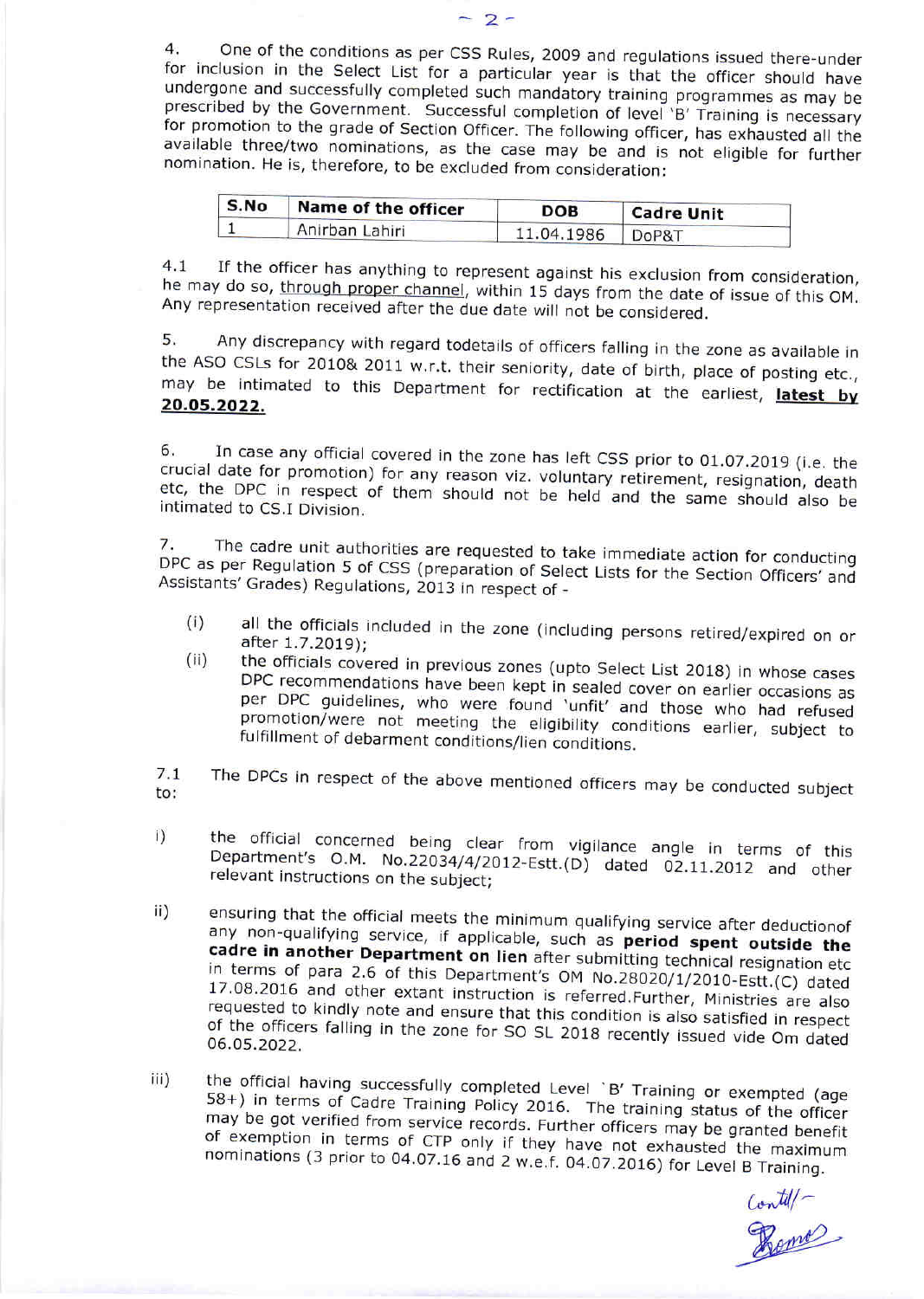8. The following officers covered in the zone have not yet completed the Level <sup>B</sup> Training successfully but have not exhausted the maximum nominations allowed under CTP for CSS Officers:-

- ? -

| SI.<br>No. | Name of the officer | <b>Cadre Unit</b> |  |  |
|------------|---------------------|-------------------|--|--|
|            | Reetika Sarkar      | <b>WCD</b>        |  |  |
|            | Ashish Kumar Thakur | Expenditure       |  |  |

8.1. The DPC in respect of these officers and anv officer who is similarlv placed shall, therefore, be conducted by the respective cadre unit only after they complete the Level B Training successfully.

9. The composition of DPC as per regulation 5 of CSS (preparation of Select Lists for the Section Officers'and Assistants'Grades) Regulations, 2013 shall be as under:

- 
- i) loint Secretary level officer -Chairperson<br>ii) Three Directors or DS level officers-Members<br>iii) Under Secretary-Member
- 

10. Ministries/Departments, where the officials approved for inclusion in the zone for SOSL-2019 are posted, are requested to conduct the DPCs immediately and forward the DPC recommendations in the format attached as Annexure-I within 10 working days from the date of issue of this OM along with vigilance clearance and status of Level <sup>B</sup> training of the officers, who have been declared fit along with a copy of the minutes of DPC duly approved by the Competent Authority. The information may kindly be sent to Shri M.P. Harinarayanan, Section Officer (harinarayan.mpl4@nic.in). On the basis of the DPC recommendations received from the cadre units, the promotion order will be issued centrally by this Department and Ministries/Department may notify appointment of the promoted officers only after issue of promotion orders by DOPT.

10.1 If any officer included in the zone is working in any cadre other than the one indicated against his/her name in the ASO CSL, the cadre unit, where he/she is presently posted may conduct DPC in respect of him/her, without referring the matter to this Department.

11. The zone of consideration for SO SL 2019 against Seniority Quota has been issued in terms of OM dated 12.04.2022 and would be subject to the orders/outcome of the following court cases and also any other order by any Competent Court in any of the connected matters, apart from these:

- (i) Civil Appeal No.629/2022 in Hon'ble Supreme Court of India and connected matters (Jarnail Singh batch of cases).
- (ii) Matters relating to seniority, promotion etc in SO/ASO grade, if any, filed in any competent court till date

Under Secretary to the Government of India (Zachariah Thomas) Tele : 24524046

Encl: As above To

- Cadre authorities of CSS (DS/Director (Admn.)l 1
- General Secretary, CSS Section Officers' Association, Mezzanine Floor, Sanchar Bhavan, New Delhi.  $2.$
- $US (CS.I-A)$ 3.